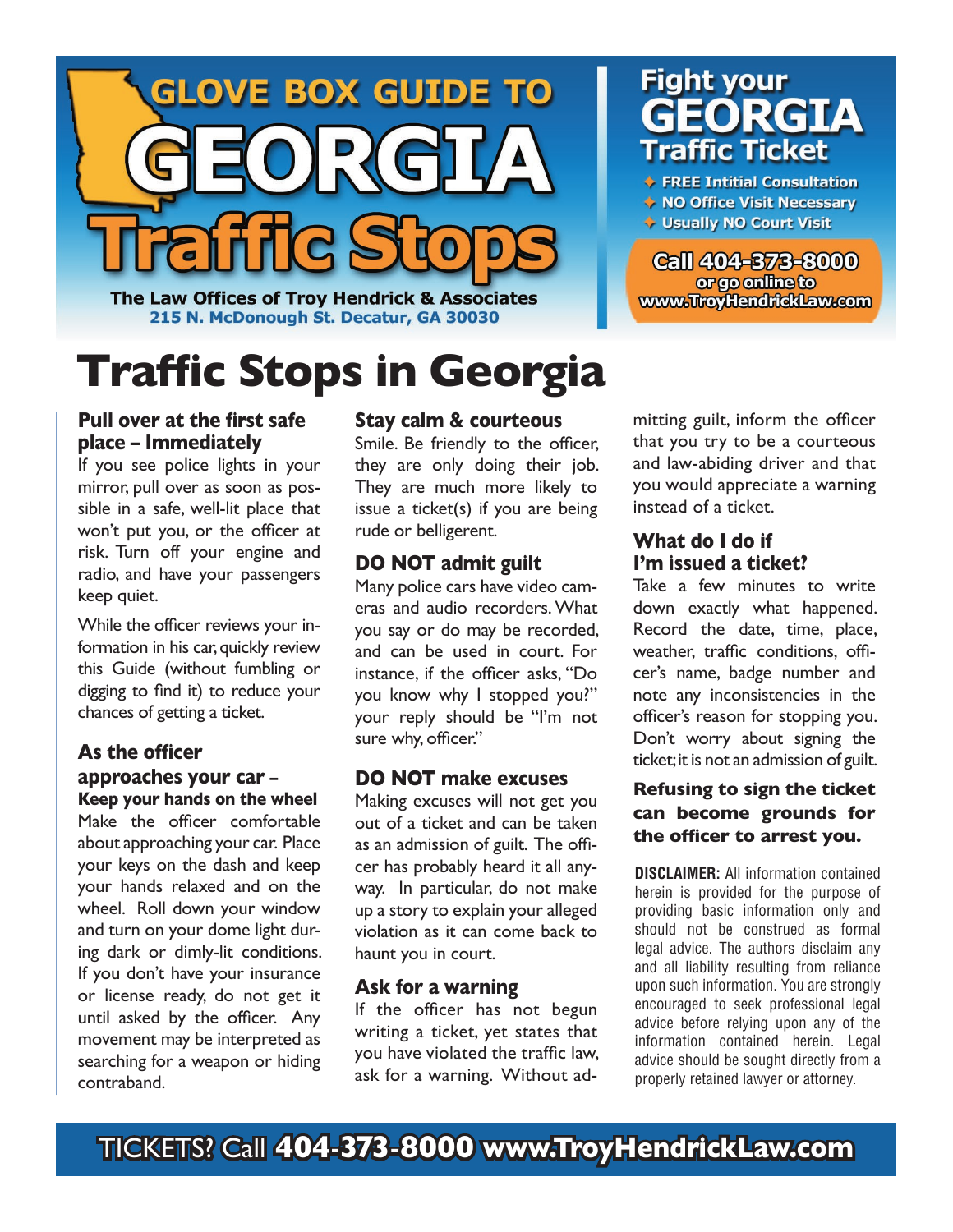

**Fight your RGIA Traffic Ticket** 

♦ FREE Intitial Consultation

◆ NO Office Visit Necessary

**Call 404-873-8000** or go online to

www.TroyHendrickLaw.com

- Usually NO Court Visit
- 

The Law Offices of Troy Hendrick & Associates 215 N. McDonough St. Decatur, GA 30030

# **Georgia DUI Traffic Stops & Checkpoints**

#### **What if I'm asked about drinking?**

You will have to make a judgment call about how to answer. First of all, donít lie. Lying leads to complications if the officer decides to charge you with DUI or DWI, remember that everything you do or say is probably being recorded. You may wish to answer that your attorney has instructed you not to answer questions like that without him or her present.

A. If you have not been drinking, tell the officer you have not been drinking.

B. If you have engaged in very light drinking and believe you are not under the influence of alcohol, tell the officer you have had something to drink but are not under the influence of alcohol, because being honest may help you later in your defense.

C. If you are under the influence of alcohol, politely inform the officer that your attorney has instructed you to never answer an officer's questions without him or her present.

#### **What if I'm asked to get out of my vehicle?**

In Georgia, an officer has the right to order you and any passengers out of the vehicle. Failing to comply may give the officer grounds to arrest you. Be polite, comply with the officeris requests and smile for the camera.

### **What if I'm asked to take a test?**

There are two types of tests you could be asked to take. Field Sobriety Tests (FSTs) cover a variety of physical tests to determine sobriety. In Georgia, there is no legal consequence for refusing FSTs (except that the prosecutor will later argue that you refused because you were under the influence of alcohol). Since these tests are generally used to gather evidence and many factors can influence your performance, politely refusing to take FSTs can be the right decision in most cases. If you choose to refuse these tests, ask the officer if you are free to leave or if you are under arrest. If he says you are under arrest, tell him you wish to speak to your lawyer before any further proceedings.

 Refusing to take breath tests, on the other hand, typically result in severe consequences. In Georgia, your driver's license will be automatically revoked for a year and your refusal to submit to the breath test can be admitted as evidence against you.

 If you believe you are sober and want to keep your license, submit to the breath test, and if given a choice, choose the more accurate blood test (less chance of a false positive).

 If you believe you are not sober and are willing to sacrifice your license to improve your case, the

best choice may be to refuse all testing. If you are underage or were involved in an accident with an injury, your best course of action may be to refuse all testing.

#### **I tested over the legal limit. Does that mean I am guilty?**

NO! Sobriety tests are merely evidence against you and not conclusive proof that you violated the law. There are many, many factors to consider when planning you defense, including the conduct of the police officers, the accuracy of the test and how it was administered as well as the timing of the test.

#### **ALWAYS request an independent test of your sample.**

In Georgia, you have a right to an independent test of your own choosing. The officer must accommodate your request by driving you to the nearest medical testing facility (but you are responsible for the expense of this test). Always request your own test, preferably of your blood or urine, so that the sample can be preserved as evidence (as opposed to a breath test, which cannot be preserved).

**DISCLAIMER:** All information contained herein is provided for the purpose of providing basic information only and should not be construed as formal legal advice. The authors disclaim any and all liability resulting from reliance upon such information. You are strongly encouraged to seek professional legal advice before relying upon any of the information contained herein. Legal advice should be sought directly from a properly retained lawyer or attorney.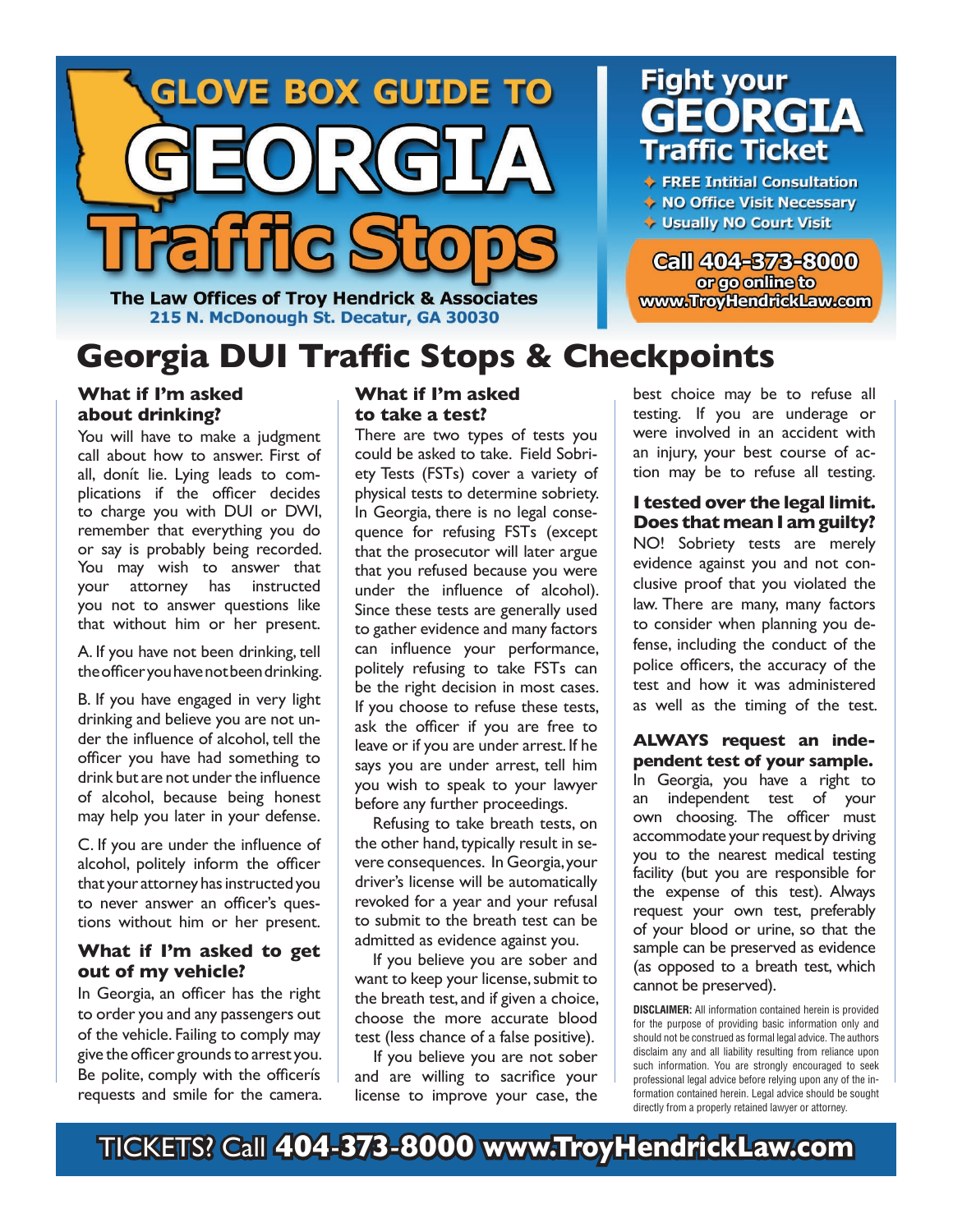

The Law Offices of Troy Hendrick & Associates 215 N. McDonough St. Decatur, GA 30030

# **Searches and Arrests in Georgia**

#### **What if the officer asks to search my vehicle?**

*Do not consent to anyone searching your vehicle!* Do not hand the officer your keys or unlock or open doors for the officer, as this will imply permission. Generally speaking, an officer requests permission to search your vehicle as he looks for weapons, illegal drugs or evidence of drinking, all things that could put you in jail if they are found. Politely state that your attorney has advised you not to consent to police searches.

#### **What if the officer threatens to call for a warrant or drug**  sniffing dogs?

*Again, refuse to consent to the search.* You will be no better off by consenting to the search, and many times officers use these types of threats to convince you to consent.

#### **What if the officer wants to search my person?**

*Do not consent to police searching your person!* Do not open your jacket or pull out your pockets as these action may imply you have given consent to be searched. Georgia allows allow officers to pat an individual down (frisk) to make sure no weapons are present (for the safety of the officer). 'Reasonable, articulable suspicion' is the standard for officers justifying a pat down and can mean just about anything. Following the Guidelines for a traffic stop is the best way to avoid this type of search and gives you the best chance to challenge them in court.

#### **What do I do if I'm arrested?**

Remain cooperative and polite with the officer(s). Do not resist, struggle or argue with the officers  $-$  keeping in mind that the entire encounter is probably being video taped. Refuse to answer any questions the officer(s) have and do not engage in 'polite conversation' with them at anytime. Simply and politely state that you have been advised by your attorney not to speak with them without your attorney present. Do not speak to ANYONE about your case (police, friends, relatives, cell mates or staff) until you have met with your attorney (you never know who is listening). Contact an attorney ASAP, either directly or through a close friend or relative. Request a hearing to determine bail at the earliest possible time.

#### **What happens to my vehicle?**

Unless the police allow a passenger to take possession of your vehicle, it will be searched, towed and impounded. During a legitimate arrest, the police are allowed to search your person and your vehicle, whether you have consented or not.

#### **What if I'm not read my (Miranda) rights?**

Charges against you will not be dismissed because you were not read your rights. In some cases a judge (not the police or prosecutor) will refuse to admit evidence against you that was obtained without notifying

# **Fight your RGTA** raffic Ticket

♦ FREE Intitial Consultation

- ◆ NO Office Visit Necessary
- Usually NO Court Visit

**Call 404-373-8000** or go online to www.TroyHendrickLaw.com

you of your rights. The best course of action is to not answer any police questions or engage in communication about your arrest with anyone until you have spoken with your attorney. During the process of being arrested, processed and jailed there are eyes and ears everywhere.

#### **What do I do now?**

Find yourself a good attorney to handle your DUI. There is simply too much at risk to handle the situation yourself. Call 404-373-8000 and we will arrange for you to have a FREE consultation with one of our experienced DUI attorney's. On our website www.TroyHendrickLaw.com we also have additional information to help you understand the charges against you, the potential outcomes and how you can fight the charges and protect your rights.

**Do not wait!** Georgia will automatically revoke your license unless you take steps to protect it—AND THIS MUST BE DONE WITHIN 10 DAYS OF YOUR ARREST. If your license has been suspended, we may be able to help you get a provisional license that will allow you to work and go to school. Troy Hendrick & Associates is here to help you stay on the road, keep your record clean and protect your rights.

**DISCLAIMER:** All information contained herein is provided for the purpose of providing basic information only and should not be construed as formal legal advice. The authors disclaim any and all liability resulting from reliance upon such information. You are strongly encouraged to seek professional legal advice before relying upon any of the information contained herein. Legal advice should be sought directly from a properly retained lawyer or attorney.

TICKETS? Call **404**-**373**-**8000 www.TroyHendrickLaw.com**